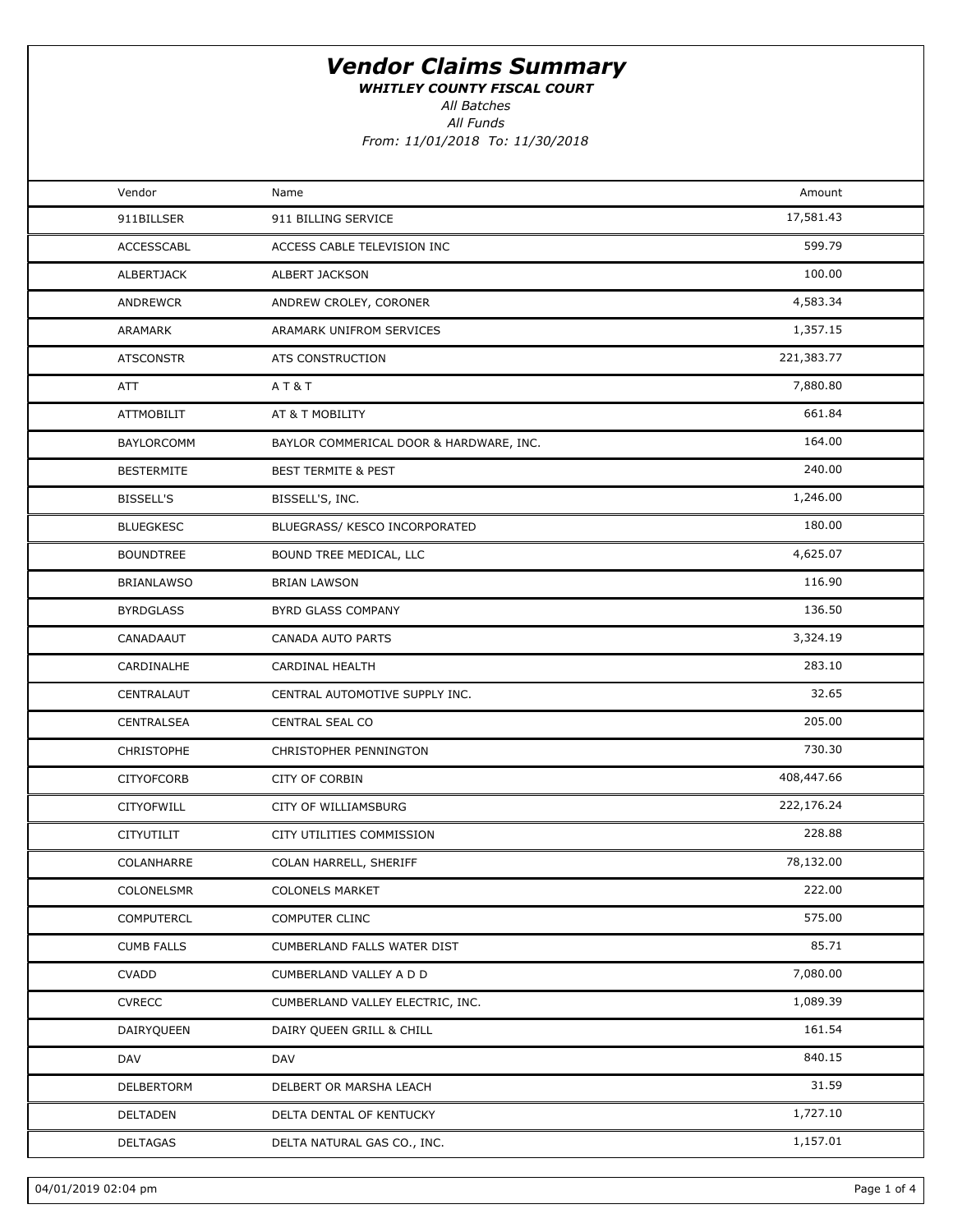WHITLEY COUNTY FISCAL COURT

All Funds All Batches

From: 11/01/2018 To: 11/30/2018

| Vendor            | Name                                  | Amount    |  |
|-------------------|---------------------------------------|-----------|--|
| <b>DETROITSA</b>  | DETROIT SALT COMPANY LLC              | 11,399.28 |  |
| <b>DONFRANK</b>   | DON FRANKLIN FORD                     | 758.75    |  |
| DONNAROSE         | DONNA ROSE COMPANY, INC.              | 933.00    |  |
| <b>DUGGERSSEP</b> | DUGGERS SEPTIC CLEANING               | 200.00    |  |
| <b>ELLISONSAN</b> | ELLISON SANITARY SUPPLY CO., INC.     | 1,424.69  |  |
| <b>EMCONHOMEG</b> | EMCON HOME GUARD, INC.                | 670.00    |  |
| <b>EMERGMEDP</b>  | EMERGENCY MEDICAL PRODUCTS, INC       | 1,166.38  |  |
| <b>ENVIRWASTE</b> | ENVIRONMENTAL WASTE SYSTEMS, LLC      | 560.00    |  |
| <b>ESTATEOFCO</b> | ESTATE OF CORA E MCKIDDY              | 162.36    |  |
| <b>ESTATEOFED</b> | ESTATE OF EDITH PERRY                 | 113.67    |  |
| <b>EVERBANKCO</b> | TIAA COMMERICAL FINANCE INC           | 334.93    |  |
| <b>EZCOUNTRY</b>  | EZ COUNTRY                            | 495.00    |  |
| <b>FIRSTRESPO</b> | FIRST RESPONSE OF THE BLUEGRASS       | 640.00    |  |
| <b>FLEETMATIC</b> | FLEETMATICS USA, LLC                  | 400.00    |  |
| GEDRIVEIN         | G & E DRIVE-IN                        | 175.00    |  |
| <b>GOVUTILTIE</b> | GOVERNMENT UTILITIES TECHNOLOGY       | 12,600.94 |  |
| <b>GRAY METAL</b> | GRAY METAL CO.                        | 1,018.00  |  |
| GREATAMERI        | GREAT AMERICA FINANCIAL SERVICES      | 197.97    |  |
| HARDEE'S          | <b>HARDEE'S</b>                       | 91.18     |  |
| HARPPRINTI        | HARP ENTERPRISES, INC.                | 511.75    |  |
| HIGHBRIDGE        | HIGHBRIDGE SPRING WATER CO, INC.      | 515.15    |  |
| HOLIDAYUP         | HOLIDAY INN UNIVERSITY PLAZA          | 1,139.55  |  |
| <b>HOLSTONGAS</b> | <b>HOLSTON GASES</b>                  | 3,617.15  |  |
| <b>HUMANA</b>     | HUMANA HEALTH PLAN, INC.              | 60,055.04 |  |
| HUMANACARE        | HUMANA - CARESOURCE KY MA MCO         | 79.30     |  |
| IGA               | HOMETOWN IGA #57                      | 1,408.18  |  |
| <b>JAMESJONES</b> | JAMES JONES EXCAVATING                | 3,142.37  |  |
| <b>JIMTHORTON</b> | JIM THORNTON - 3RD DISTRICT CONSTABLE | 200.00    |  |
| <b>JOHNCOINC</b>  | JOHNCO, INC.                          | 27.21     |  |
| <b>JOHNNYWHE</b>  | JOHNNY WHEELS OF WILLIAMSBURG, INC    | 1,204.89  |  |
| <b>JOHNSONCON</b> | JOHNSON CONTROLS FIRE PROTECTION LP   | 428.00    |  |
| KACO              | K A C O ALL LINES FUND                | 42,163.67 |  |
| KACOLEAS          | KACO LEASING TRUST                    | 2,605.78  |  |
| <b>KACOW</b>      | KACO WORKERS COMPENSATION FUND        | 35,928.87 |  |
|                   |                                       |           |  |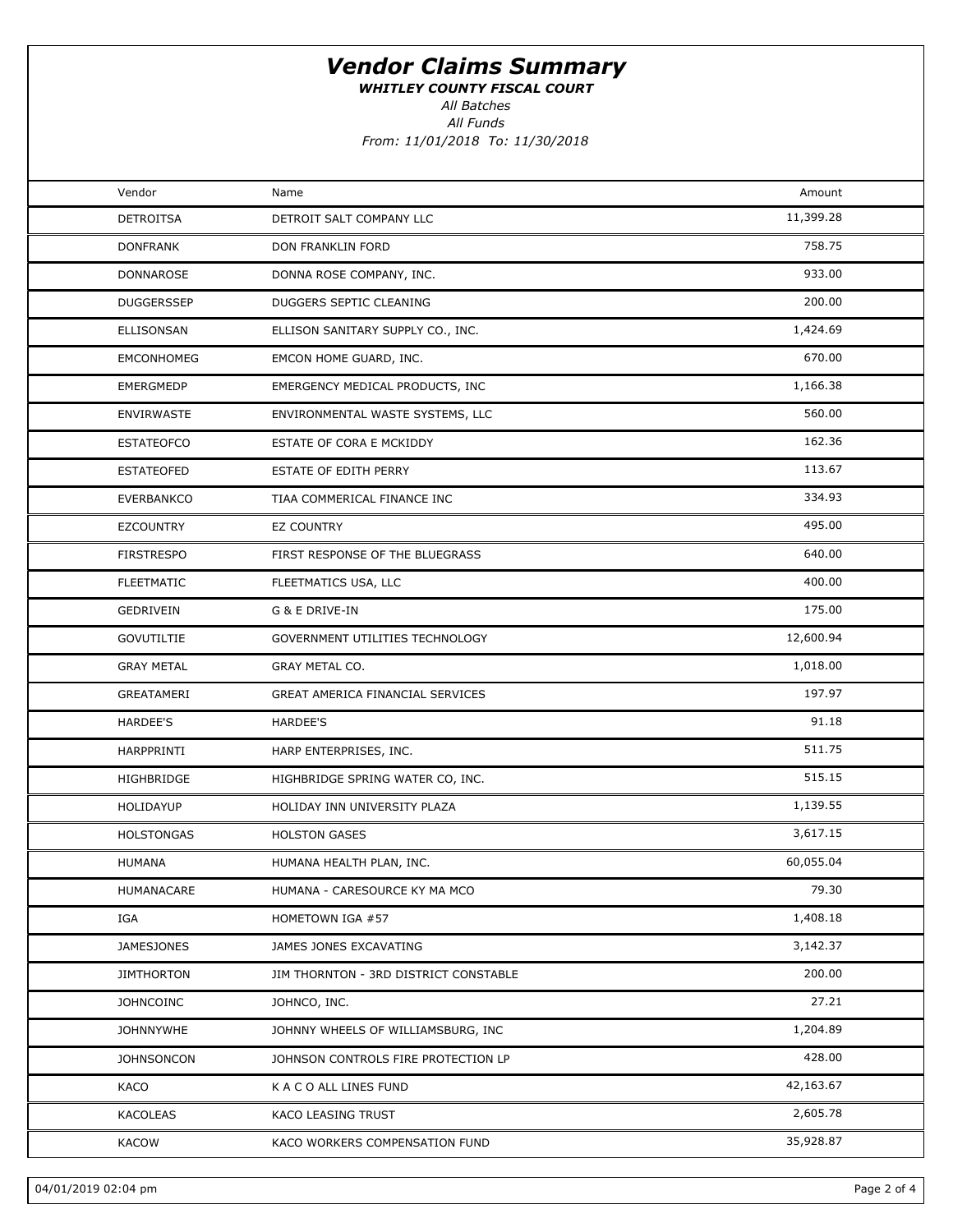WHITLEY COUNTY FISCAL COURT

All Batches

All Funds From: 11/01/2018 To: 11/30/2018

| Vendor            | Name                                | Amount    |  |
|-------------------|-------------------------------------|-----------|--|
| <b>KAYSCHWART</b> | KAY SCHWARTZ, COUNTY CLERK          | 27,850.00 |  |
| KCJEA/KMC         | KCJEA/KMCA                          | 1,350.00  |  |
| <b>KELLWELLFO</b> | KELLWELL FOOD MANAGEMENT            | 42,849.24 |  |
| <b>KELLYHAR</b>   | <b>KELLY HARRISON</b>               | 600.00    |  |
| <b>KENTUCKYUT</b> | KU                                  | 13,131.89 |  |
| <b>KENWAYDIS</b>  | KENWAY DISTRIBUTORS                 | 911.11    |  |
| KNOXCOUTIL        | KNOX COUNTY UTILITIES COMMISSION    | 22.24     |  |
| <b>KYSTATETRE</b> | KENTUCKY STATE TREASURER            | 130.00    |  |
| LAURELCOFC        | LAUREL COUNTY FISCAL COURT          | 8.20      |  |
| <b>LIDAPOWERS</b> | LIDA J. POWERS                      | 681.68    |  |
| LONNIEFOLE        | LONNIE FOLEY                        | 200.00    |  |
| LOUISEBIND        | LOUISE BINDER                       | 111.38    |  |
| LYKINSOILC        | LYKINS OIL COMPANY                  | 14,246.66 |  |
| MARRIOTTLO        | MARRIOTT LOUISVILLE DOWTOWN         | 1,957.86  |  |
| MATTCORBIN        | MATT CORBIN                         | 154.17    |  |
| MICHAELJAR        | MICHAEL JARBOE                      | 164.59    |  |
| MOOREMEDIC        | MOORE MEDICAL                       | 8.59      |  |
| MORGANFARM        | MORGAN FARM EQUIPMENT               | 825.50    |  |
| MOUNTAINCL        | MOUNTAIN CLASSIC SCHOLARSHIP FUND   | 1,000.00  |  |
| NEWSJOURNA        | <b>NEWS JOURNAL</b>                 | 1,225.00  |  |
| NIGOVERNME        | NI GOVERNMENT SERVICES, INC.        | 73.73     |  |
| NORVEXSUPP        | NORVEX SUPPLY                       | 4,597.62  |  |
| OWENSAUTO         | <b>OWENS AUTO PARTS</b>             | 308.44    |  |
| <b>PDS</b>        | PRECISION DUPLICATING SOLUTIONS INC | 220.40    |  |
| PENNCARE          | PENNCARE PUBLIC SAFETY TECHNOLOGY   | 564.00    |  |
| PREFERREDL        | PREFERRED LAB SERVICE               | 1,080.00  |  |
| PREWITTFAR        | PREWITT FARM SUPPLY                 | 66.78     |  |
| QUALITYCAR        | QUALITY CARE AUTO SERVICE           | 13,761.89 |  |
| QUILL             | <b>QUILL CORPORATION</b>            | 168.48    |  |
| REMCOMPA          | REM COMPANY, INC.                   | 542.42    |  |
| SEAPPARATU        | SOUTHEAST APPARATUS, LLC            | 589.00    |  |
| <b>SGTJOE</b>     | <b>SGT JOES</b>                     | 309.00    |  |
| SOUTHERNHE        | SOUTHERN HEALTH PARTNERS            | 58,837.07 |  |
| SOUTHKYTRU        | SOUTH KY TRUCK SERVICE, LLC         | 135.47    |  |